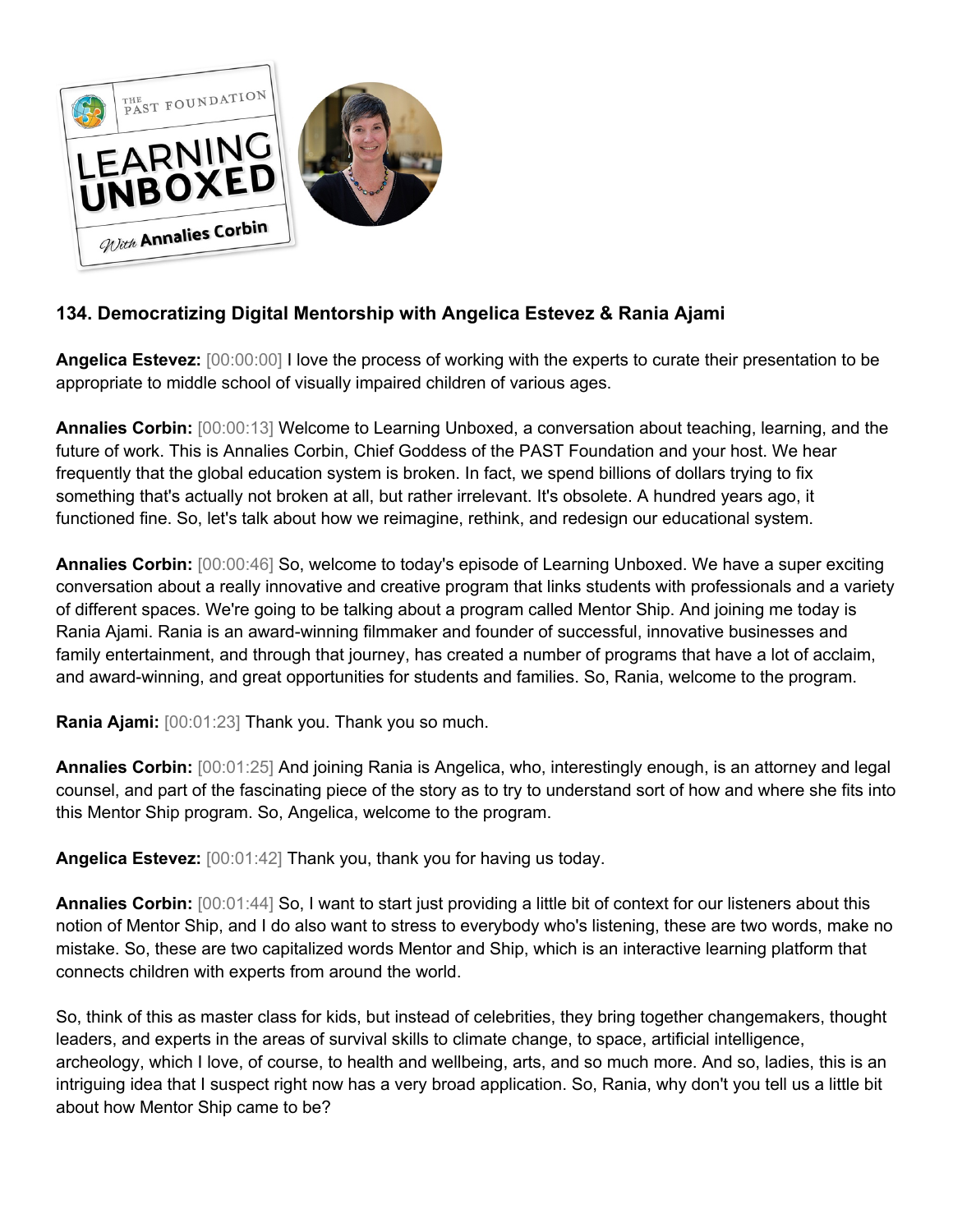**Rania Ajami:** [00:02:31] So, before Mentor Ship, I was working on an interactive, immersive experience called Pip's Island, and that really came about with sort of looking at a lot of kids and cities primarily, and seeing how they're overscheduled, how they're always on their iPads, on devices. And that really came about with the sort of need to take kids and allow them to be explorers, to be the heroes of their own journeys.

And I spent seven years building a very new entertainment experience where we blended multi-sensorial sets, gaming, actors, animation, mythology. And we opened in Times Square, 2019. It was a big hit. We had a 15,000 square foot space and really took kids on these hero's journeys where they would go and rescue an island. And unfortunately, as you can guess, because of COVID, we had to shut down that space, and that was a very difficult moment, but it also gave us an opportunity to pivot.

And both Angelica and I also have two young kids, and we started noticing and participating with the whole Zoom school, and we thought, well, what if we could take what we learnt with Pip's Island, which were these expeditions and these journeys, and apply it to journeys of learning, journeys for knowledge, and bringing the world to kids into their homes, into the classroom, and allowing them to experience a different kind of knowledge versus a knowledge that they just get that's very regimented at school or via curriculum. So, really, it was a very natural follow on from Pip's Island to taking this idea of a global explorers club, which we used in Pip's Island to an actual global explorers club for students of today.

**Annalies Corbin:** [00:04:29] I love everything about this, and I love the pivot and the fact that you were able to grab what you saw students respond so well to from Pip's Island, and say, okay, we can do more with this, we're super creative women here, there's just no question about that. And so, as you sort of think about and make that pivot to be able to take advantage, quite frankly, of a time that was really, really difficult for learners and for fam collectively. So, Angelica, help me understand, so where's your connection in this space? So, it's obvious that the two of you have known each other for some time, I assume long collaborations, but sort of help us understand sort of the work that you've brought into this.

**Angelica Estevez:** [00:05:09] Yeah, absolutely. It just so happens that at the beginning of the pandemic, I was serving at our school's Parents Association Executive Board, so I felt like we were really in the nuts and bolts of how the school was formed at a time of difficulty. But first and foremost, we were parents. And so, we were sitting at a table with our kids navigating the beginning of e-learning.

And it was really, really clear at that moment that this was an opportunity for some change that perhaps had been necessary for a long period of time, to also bring some innovation into the classroom that the schools had been looking for, had been trying to figure out how to do in a way, and now, necessity meant that they had to embrace the technology that was going to make some of these opportunities possible. And so, we jumped on it.

**Annalies Corbin:** [00:06:00] Mm-hmm. Wow. And so, let's go back to the connection piece, though, because I just do want to connect the dots for our listeners, right? So, were you previously involved with the Pip's Island work then? Is that sort of where some of those sort of inner intersections sort of came from?

**Angelica Estevez:** [00:06:17] No, I joined Rania later on after Pip's Island was ready to close. And really, we were navigating a time with our students together as professionals, as parents, as, now, in-home co-teachers, and seeing where things could be made better, and learning from the experiences that Rania had had at her previous work in Pip's Island and learning from my time working within the nuts and bolts of the bureaucratic administration that is a K through 12 school.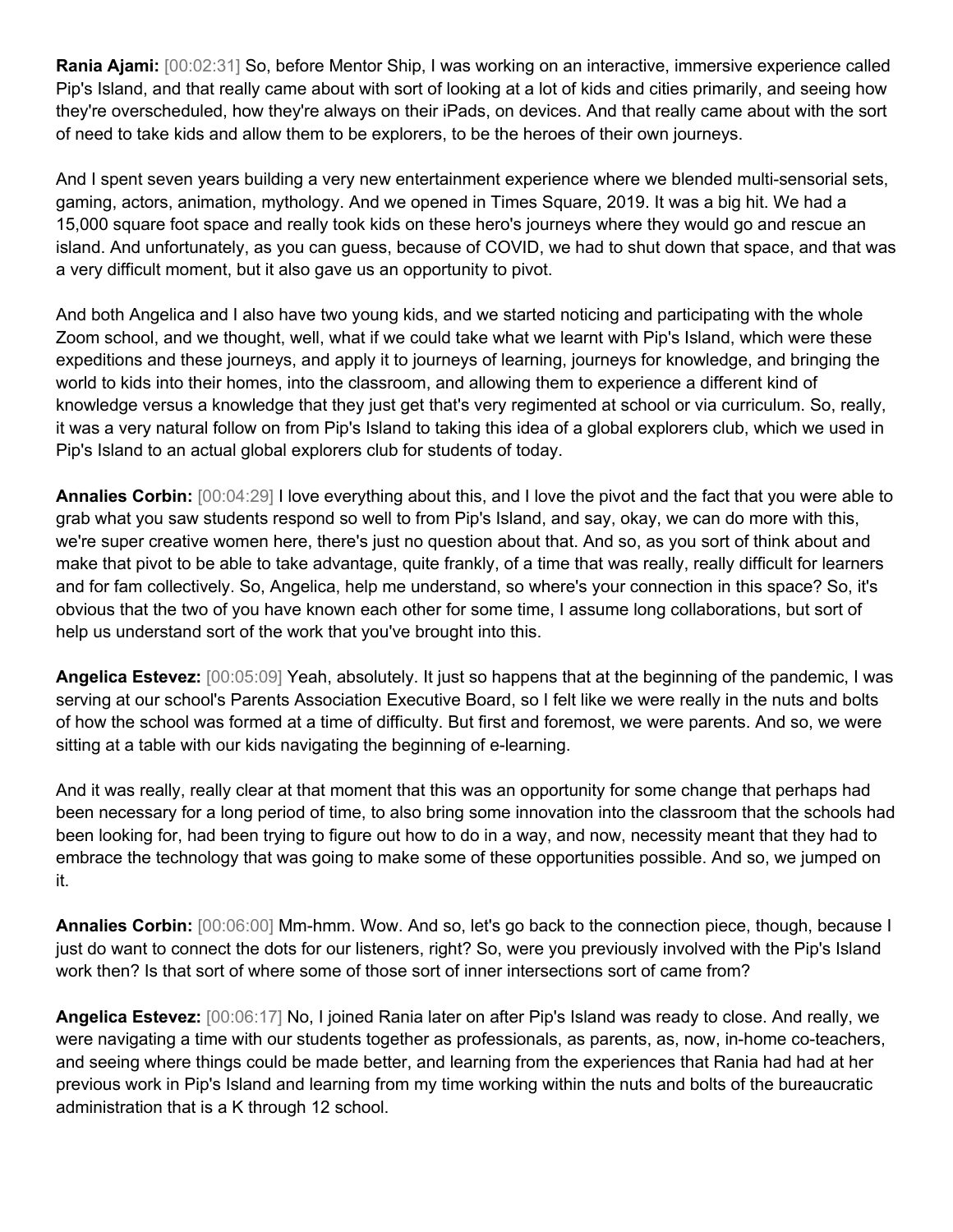**Annalies Corbin:** [00:06:54] Yeah, which is super, super complex, and that's a conversation that we've had numerous times and many iterations on this program, so we'll definitely sort of dig into a little bit of that as you launched Mentor Ship, because I'd be really curious about how your particular school and school district sort of manage thinking about some of these things.

Because one of the things that we've noticed through the pandemic, in addition to the generalized fatigue that's happened across the entire ecosystem, and that's everything from families, children, and the instructors, the teachers, the school folks collectively, is that there's also, sometimes, been a deep hesitance to grab a hold of innovation outside of just we're going to use technology to do what we've always done. So, we'll circle back around on that, because I think there's probably an intriguing piece of that conversation that took place. So, Rania, share with us then a little bit about what exactly does the Mentor Ship project do? Walk us through how it works.

**Rania Ajami:** [00:07:47] Absolutely. So, its most fundamental level, it's really about connecting children with experts across many, many different fields. So, when we first began, it was sort of that chicken-egg situation, which is we don't have the experts yet, or how many experts do you need before you have the students? And we really spent a long time looking at the right, very interesting people, and scientists, archeologists working the field, professors, et cetera.

And the idea with Mentor Ship is that we found that schools, they have a lot of subjects that they need to carry out, but the teachers, it's not viable for them to be just sort of specialized in it. So, what we started doing is bringing the experts that we were sort of collecting, and talking to, and curating, and presenting them to different schools, and saying, look, we know you're studying ancient Egypt, we know that climate change is a big subject for you, why don't you bring in this person or that person?

And that's really how it started to kind of evolve. At the same time, as a filmmaker, I was really interested in documenting the different experts, so creating almost portrait pieces or expert documentaries where you could really learn how someone actually became an equine vet, what the steps and what's a day like there. So, spending time with that expert and having these expert-led content pieces and journeys was also very useful and something we would share with schools to say, look, this is some bit of background about the expert before they engage with your students.

But I think, really, the way we see this, the big vision is that we're partnering with schools. It's not a supplement, it's not an addendum, it's a partnership in today's society where the reality is schools are not enough for the next generation. School is great, but there needs to be another form of access to knowledge, and development, and skills, and we are bringing that other very important silo of knowledge.

**Annalies Corbin:** [00:09:59] Yeah. We see that all the time as well, right? And the reality is the current learners, so our students, they don't learn, or want to get content or knowledge in the way that we did 10 years ago, 20 years ago, 15 years ago. Everything about who we are has changed so much that the way we have to get access to and can get access to—that's the other piece of it, right? We all have a computer in our pocket these days, right? And because of that, the way we think about the acquisition of knowledge really should change. It's one of the things I really love about this.

**Rania Ajami:** [00:10:37] And one thing, too, that came about is there are just so many jobs now that children are just not aware of other than your bog standard doctor, lawyer, et cetera. For example, my daughter had said to me, and it was one of the ideas that sparked Mentor Ship, she said, I love space so much, but I don't want to be an astronaut, so what can I do to work in space? And there are so many different answers to that question. So, that's also something that Mentor Ship's addressing.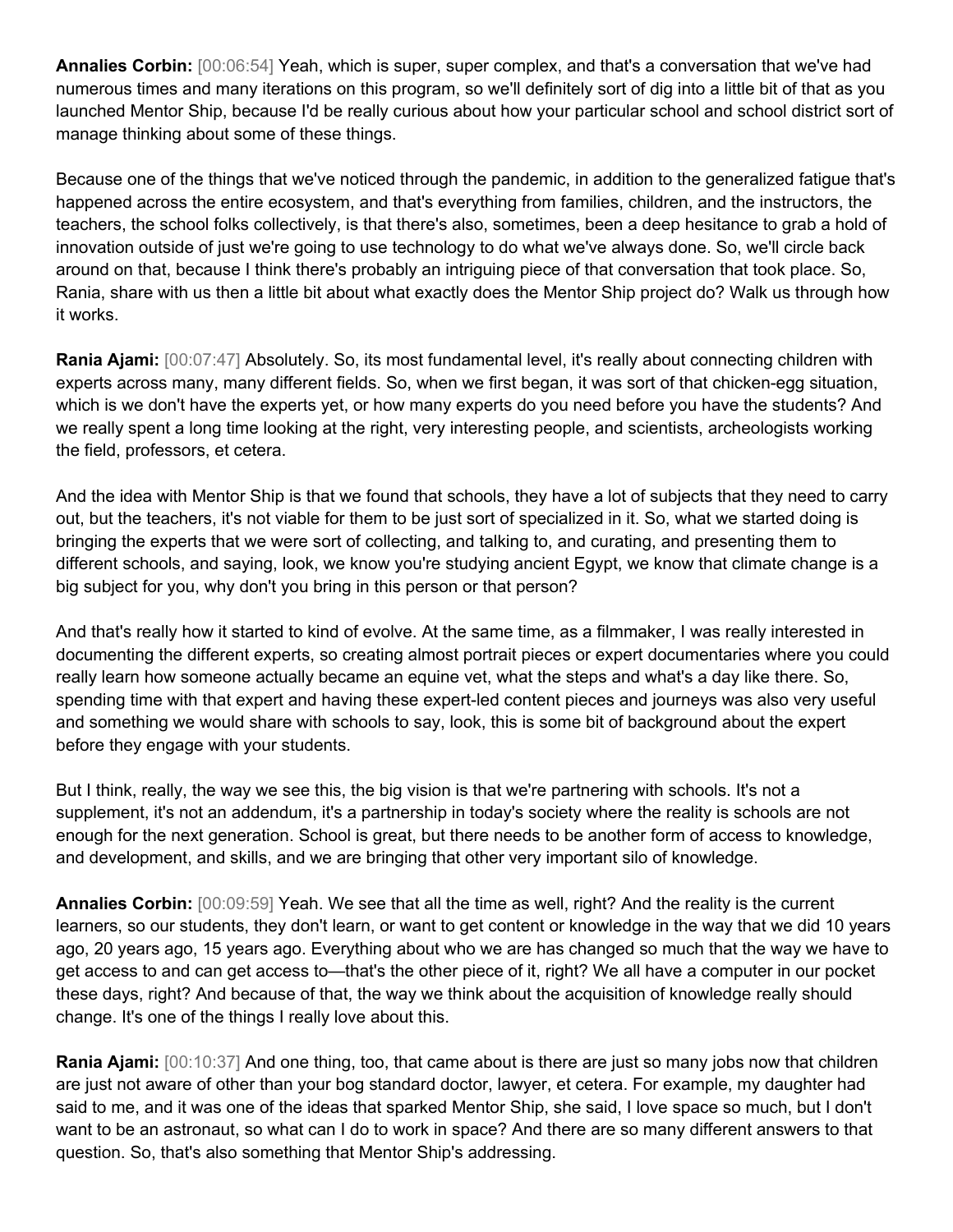**Annalies Corbin:** [00:11:06] And I think that's fabulous because that is so true, and we talk about that all the time at PAST as it relates to the different kinds of programming that we do. One of the purposes for that is we want to actually show kids all the different variety of things that are, in fact, possible, because they don't have a clue. And we see all the time when a student will start a program, especially the younger kiddos, when you ask them about this thing, and so maybe they're going to show up to a camp that's about space, what is it that you think the jobs in that are, and they'll give you three or four, right?

By the time they finish the program, however long that happens to be, not only can they rattle off a whole host of potential career opportunities, they've honed in on the thing that they're most interested in at a very specific level, right? No, no, no, no, no, I want to be an engineer that works specifically on the guidance system. Well, that's remarkable to go from, oh, I want to work in space to I want to be this very, very specific thing. That's a huge, huge win, I think, as it relates to recognizing students' knowledge.

Angelica, I want to ask you about the piece about going from the school, and the pandemic, and crisis, and a lot of the shifting that has to happen. And then, how do you sort of level-set, if you will, or prep a school, a community, if you will, to be ready to grab a hold of the opportunities or the content innovations that are coming from something like Mentor Ship and actually embedding it into the day-to-day work with the lift of everything else that's going on in the midst of all this? How do you navigate that conversation internally to make it possible for this kind of innovative programming, not only to come, but hopefully, to become the norm?

**Angelica Estevez:** [00:12:49] That's a great question. It's a complicated question, because as you probably know much better than we do, academia is super slow to change, and super slow to adapt new processes, and new ways of teaching, and new ways of bringing things into the classroom. One of the silver linings of the last two years has been that schools have been forced to take a leap when it comes to embracing certain things that they weren't ready to do before.

And I do think the conversation begins with what Rania touched on earlier, which is this is a partnership. We put too much on teachers. It is impossible for them to do everything they were doing before and expect it to expand into all of these other new areas and keep pace with the pace of change that we see in our world. And so, I think that emphasizing to schools that you're not making this something that they have to keep up with on their own, that this has to be a partnership with people and industries, people in different professions, different expertise, you cannot possibly imagine that teachers can take this on, on their own, or administrators.

And so, the critical thing is that you're not alone, it's a partnership, and we will help you curate the people that are in these different fields, and have them come to you, and have a partnership with you, and with the teacher, and with the classroom so that you can bring in these new areas of study, maybe go beyond what the curriculum has traditionally been able to offer, and really respond to what students are asking for and needing now.

You don't have to wait for the schools to catch up, you can partner with an institution like Mentor Ship, and bring in those changemakers and those experts from outside. And I think when a school gives it a try and takes that first leap, we find that they come back again and again, because it's just so much simpler than asking them to do all the work themselves, which is just really not a fair ask.

**Annalies Corbin:** [00:14:52] And engaging for the kids, right? Because I assume, and we'll get into this a little bit, so I'm going to tee up my next question here is, so is it fully interactive? Is it all just pre-recorded? Is there a live inner component to it? So, Rania, help us understand, a school has made this decision, going through a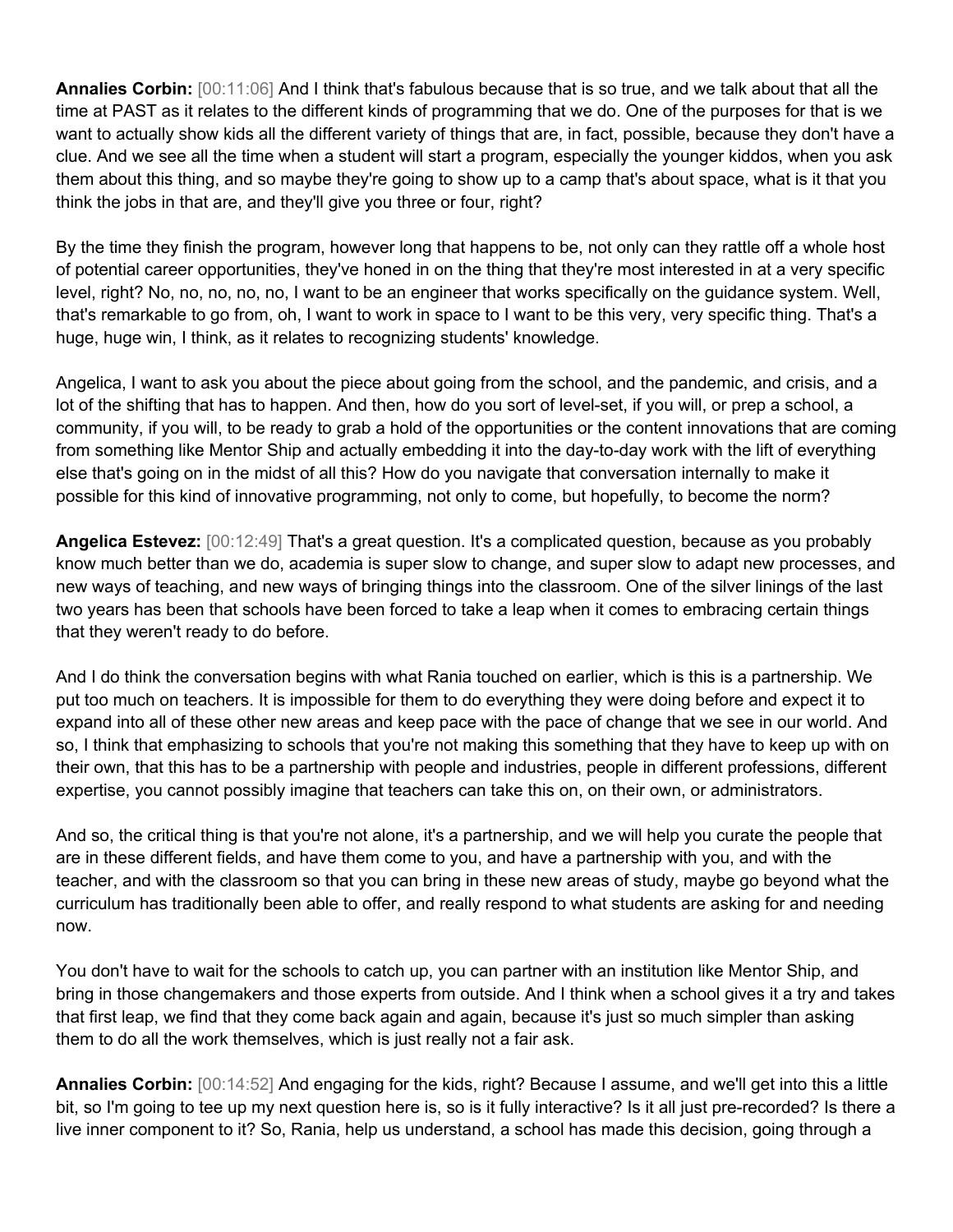conversation like Angelica just sort of laid out for us, and said, okay, we're going to take on Mentor Ship. So then, as a teacher or as a school, what can I expect?

**Rania Ajami:** [00:15:19] It's all live, so either you will opt for, we prefer virtual interactions or Zoom, we're actually looking right now at VR as well, but yes, we want a Zoom engagement. So, I'll give you an example of a particular school. They had a symposium on civic responsibility, so we brought them a wonderful climate activist, Ricardo Galvao, very prominent. He Zoomed in from Brazil, and at the same time, we also brought a New York-based who writes about overcoming bias through storytelling. And they did interactive Zooms, where they would ask questions, the children would respond. The other option, we have schools that say, no, we don't want anything virtual, we want in-person engagements.

So, we've worked with artists, and not just artists, really, experts from all different fields, who come into the school and they either do one-off workshops or they'll do a semester-long engagement based around the project. We've even organized field trips, so we had one school with children with visually impaired. I went and actually spent the day with our equine vet and learned what it's like to look after horses and what the skills there. So, it's as interactive as we can make it. So, yes, it's more a resource that is a supplement to the actual live interactions.

**Annalies Corbin:** [00:16:51] Mm-hmm. And is this available broadly? Is this global? Is it just in New York, where you are based? What's the access opportunity here for either one of you?

**Angelica Estevez:** [00:17:04] Well, for in-person experts, need to be near the school, but we're definitely working with schools, not just in New York, but throughout the United States, as well as in the UK. And that's sort of the beauty of where we can use the technology to reach areas of study, because the experts do not have to be based where your school is located in order for you to have a virtual experience with this particular expert. And the schools are all very unique individual communities, so what we're looking for is very different from another school, and that's where we're really able to curate an individual experience based on what a particular school is looking for. And if that means an in-person semester-long workshop or if that means a virtual symposium, that's what we make happen.

**Annalies Corbin:** [00:17:56] Mm-hmm. I think it's wonderful that you have so much flexibility, that you can find experts willing to play in that space. And one of the things that I think is really interesting is, oftentimes, I think both experts, industry folks, academics, take your pick, and traditional K-12, we have this sort of old school sense, that when we're talking about those types of experiences, it's just a touch more than show and tell, or Career Day, and what you're offering is to say, well, that's fine and great, that moment of exposure, it's fine for kids, but we can do so much more, which is exactly what you're doing.

And that so much more provides an opportunity for engagement, which I love. But having said that and having been in this space myself for so long, sometimes, as that expert, and sometimes, facilitating a whole variety of programming opportunities, one of the things that I know is that not everybody who is an amazing researcher, expert artist, provider of whatever that particular expertise or content is are great with kids or great with interacting. So, I want to know, how do you help the professional side be successful, because if they're not successful, that engagement is a miss? So, what's your process in that space?

**Rania Ajami:** [00:19:17] Well, that's why we call it curating what we will bring on board. And we interview, we discuss how that person presents. We look at the subject, we look at their sort of willingness. I mean, you have some experts, they're just not interested and it doesn't work, but we really handpick incredible people, I guess, who can learn to or open to presenting to children. And just because of our backgrounds working with schools, like Angelica and also with Pip's Island, we've spent a lot of time figuring out how you keep kids interested.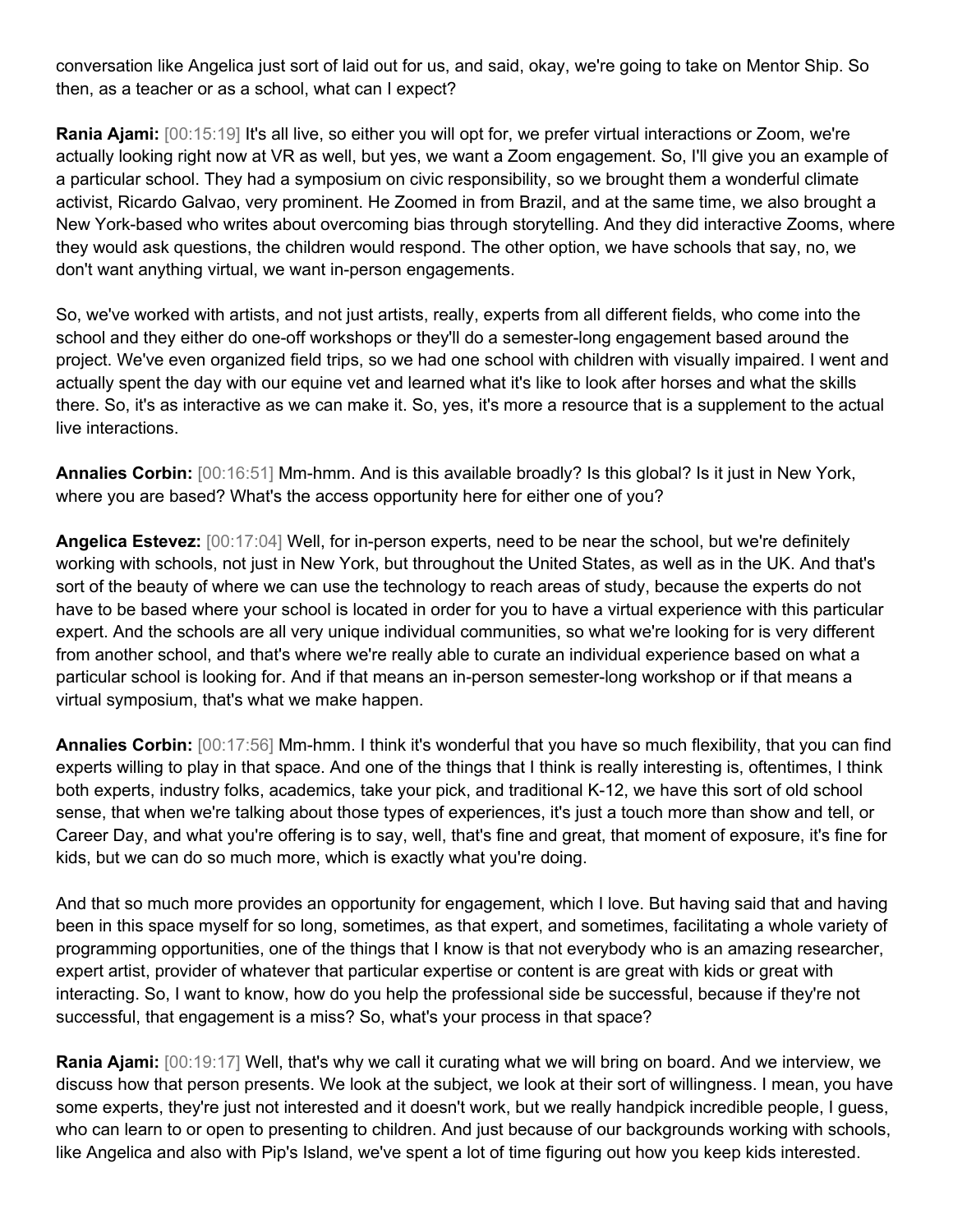With Pip's Island, we have to keep them interested for one hour without them being distracted.

So, we apply a lot of those sort of discoveries when we work with our different experts, and you'd actually be surprised, you'd be surprised how many university professors that think, oh, no, I'm not really good with kids, they surprise themselves, they're actually wonderful. And the other way around to a lot of children, they're so bright and they're so sharp that they actually get a lot of maybe university-level some type of subject, so we don't like to also dumb it down for our students.

**Annalies Corbin:** [00:20:36] Yeah, I love that, and I would agree with you. I think that people collectively underestimate children all the time, right? I tell people that frequently, oh, no, no, no, your kids can do this, give them a really big, hairy, audacious problem, and let them gnaw on it, because they're going to be super creative, because children don't come to problem-solving with the same constraints that adults have. They haven't gone through life.

They haven't gone through their educational journey to understand why the physics of what they're contemplating is not even possible, but that's okay because there's a nugget in what they were thinking about and the way being creative to try to solve something that is, in fact, possible or might be that next great innovation that the experts weren't even thinking about or going down that road, because their creative process, quite frankly, is one that has been trained as opposed to being one that's organic, which is one of the reasons I also love that you've brought the arts in so much, because we know that we really get a lot more about sort of organic experience from a lot of those folks.

**Rania Ajami:** [00:21:39] Just a specific example, I'm actually married to an academic. My husband's a professor, and he is working on the origins of man. And we were actually in discussion with the school where they're teaching middle-grade students the origins of language, the origin of myth, and he's been asked to go in, where he's working full-on on this book in his own, somewhat, bubble, and now, he's going to go and sort of explain his research and thinking to nine-year-olds and 10-year-olds. So, it's just a sort of example of why we're reaching contact.

**Annalies Corbin:** [00:22:13] Yeah, absolutely. And I would hope, my other hope in this, and I've seen this frequently as well, is that, oftentimes, when I have the opportunity to interview college students in particular, and one of the things, and as a university professor myself, and I chuckle when I hear this, because I can relate to it, I remember being a student and thinking, oh, my gosh, some of these university professors, they're terrible, right? They have got awesome content knowledge, but they are the worst teachers I have ever had.

And it's really interesting because one of the things that I've seen when we spend time, and I love the fact that this project is curated, because I think that for some of the experts, the journey of participating actually helps them be better at sharing what they do, the science, the research, the whatever that area of expertise is, with a general public, so it becomes digestible. And I think it makes them, as an individual and as an expert, more relatable at the end of the day. Have you experienced that as well with some of these experts?

**Angelica Estevez:** [00:23:17] I was going to mention, I think that's a wonderful point, and I think that it does really impact the experts, the mentors themselves. We need to work frequently with a school that caters to students with special needs, diversity of special needs, but primarily visually impaired students. Their school is particularly open minded to bringing in all sorts of experts, and I love the process of working with the experts to curate their presentation to be appropriate to middle school of visually impaired children of various ages. And that process with them, of seeing how you make that discussion, that workshop relatable to this group of learners, a different group of learners, is enriching on both ends and really helps the expert to see their work from a completely different perspective.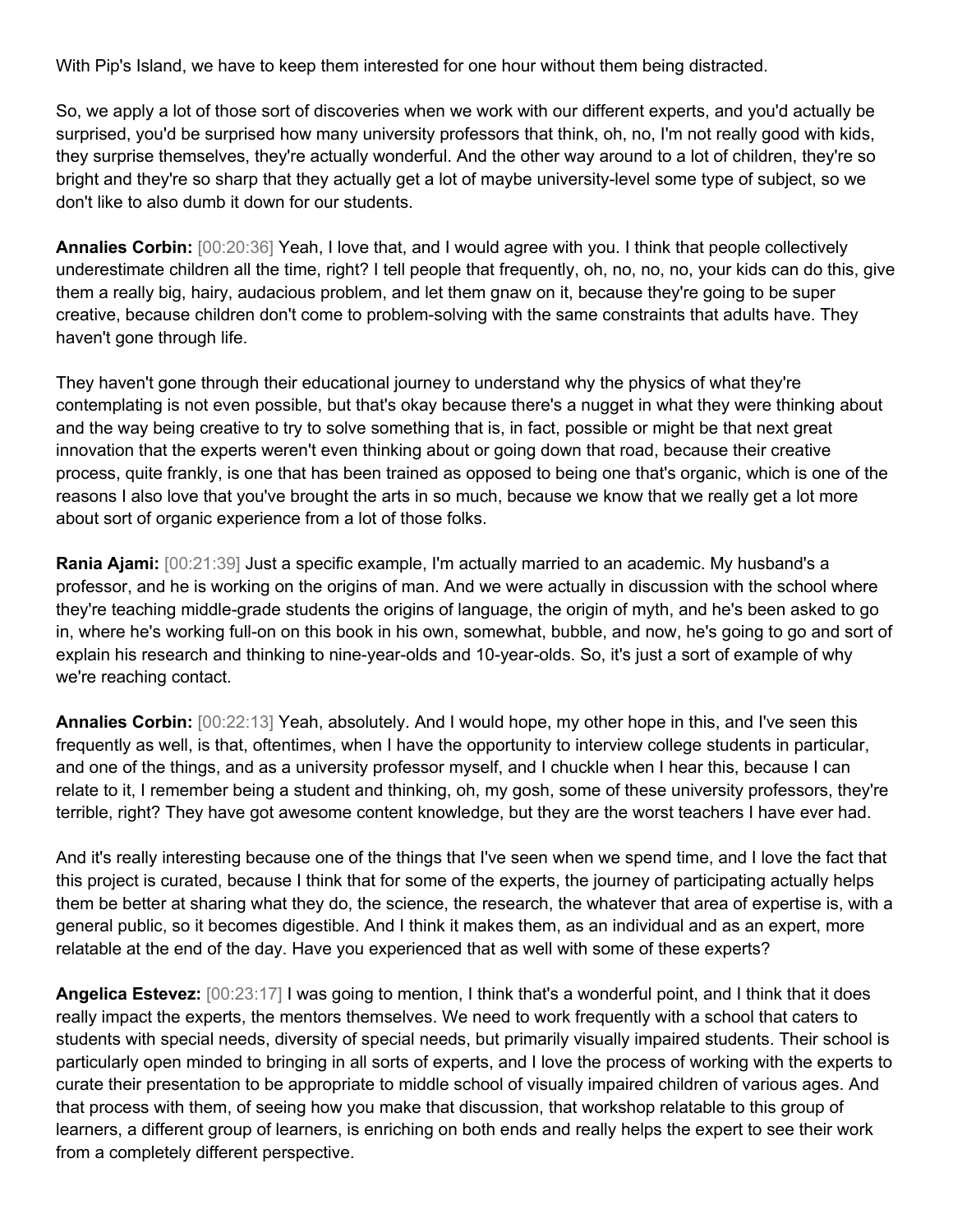**Annalies Corbin:** [00:24:06] Mm-hmm. I just absolutely love that aspect of what you're doing. I think that is fabulous, and it's so desperately needed, and I think, beneficial to everybody who's participating in the process. I am super curious, though, about the curation process itself, I guess, is what I'm trying to get at. So, as an expert then, what are the steps in that journey? Because it doesn't sound like, hey, I'm going to call you up on Tuesday, and on Thursday, you're going to do this thing. It sounds to me like it's much more involved than that to get to the point where you do then, in fact, have this high-quality curated content. So, what's sort of the timing from initial idea to, now, we're ready to roll and sort of those steps of that process?

**Rania Ajami:** [00:24:54] Well, it really varies, because surprisingly, a lot of experts actually have material that's ready to go for more not specialized audience. So, with those experts, it's much easier. They have the content and it's more about, well, how are you going to present? How can you make it more interactive? With others, it's really all sort of guiding and steering, almost directing their content. So, discussions, we had a discussion with a theater director, a woman who specializes with Greek tragedy.

And at the beginning, she was hesitant to do any kind of presentation, but by working with them, we're like, well, why don't you treat students like actors and make this as if you're actually directing a segment of a Greek tragedy specifically? And so, through that, she said, oh, okay, that's something I can do naturally. I can get them to do voice work and body work, and think of themes. So, it's really a case-by-case basis. Some are more ready to go than others, whereas others is just spending a few sessions, they'll come back to us with their presentation, we give them notes, they practice with us, we give them more notes, so it really varies.

**Annalies Corbin:** [00:26:11] It's really, really an interesting process, and one that I would imagine from a sort of scheduling, and time, energy, and effort, since there's so much variability, could be super complex, and at the same time, super interesting, because every experience that you have in terms of crafting this is going to be different as well. And I think that's really, actually kind of interesting. So, I'm curious about the flip side of all of this then.

So, what is the expectation or the experience of the teacher? So, I guess, Angelica, I'm really wondering about, is there prep for the teacher? Is this content is going to come in? Is there professional development that goes on in terms of how best to use this? Are there sort of after activities or ancillaries if I want to go further in all of this? So, from the sort of teaching perspective, what is that experience like?

**Angelica Estevez:** [00:27:01] So, again, it tends to be very individual based on what the school is requesting and what the teacher requests for. Sometimes, it is very much an involved partnership with the teacher and the particular expert to plan an entire art course for this group of students. Over the course of this week, this is what we're doing with the project, and they're back and forth in meetings with the teacher and the particular mentor in order to create this course for this group of students.

So, sometimes, it is very, very much involved, and sometimes, teachers are looking for us to find somebody to help them grow their curriculum. A lot of schools are looking to expand the traditional curriculum beyond, in the case of history, a Eurocentric focus. So, they want to be able to do that. Can you find someone that is an expert on the Qin and Han dynasties so that we can add this unit and work with them so that our sixth grade curriculum goes beyond what it did last year?

So, very individual with the teacher, if they want that level of interaction with the expert, they can have it. If they just want someone to come in and speak where they cannot on a particular expertise or expose students to the possibility of a different kind of, we can do that, too. So, often, you find it somewhere in between, but it is often an opportunity for the teachers to learn from the expert where they can go in a particular area.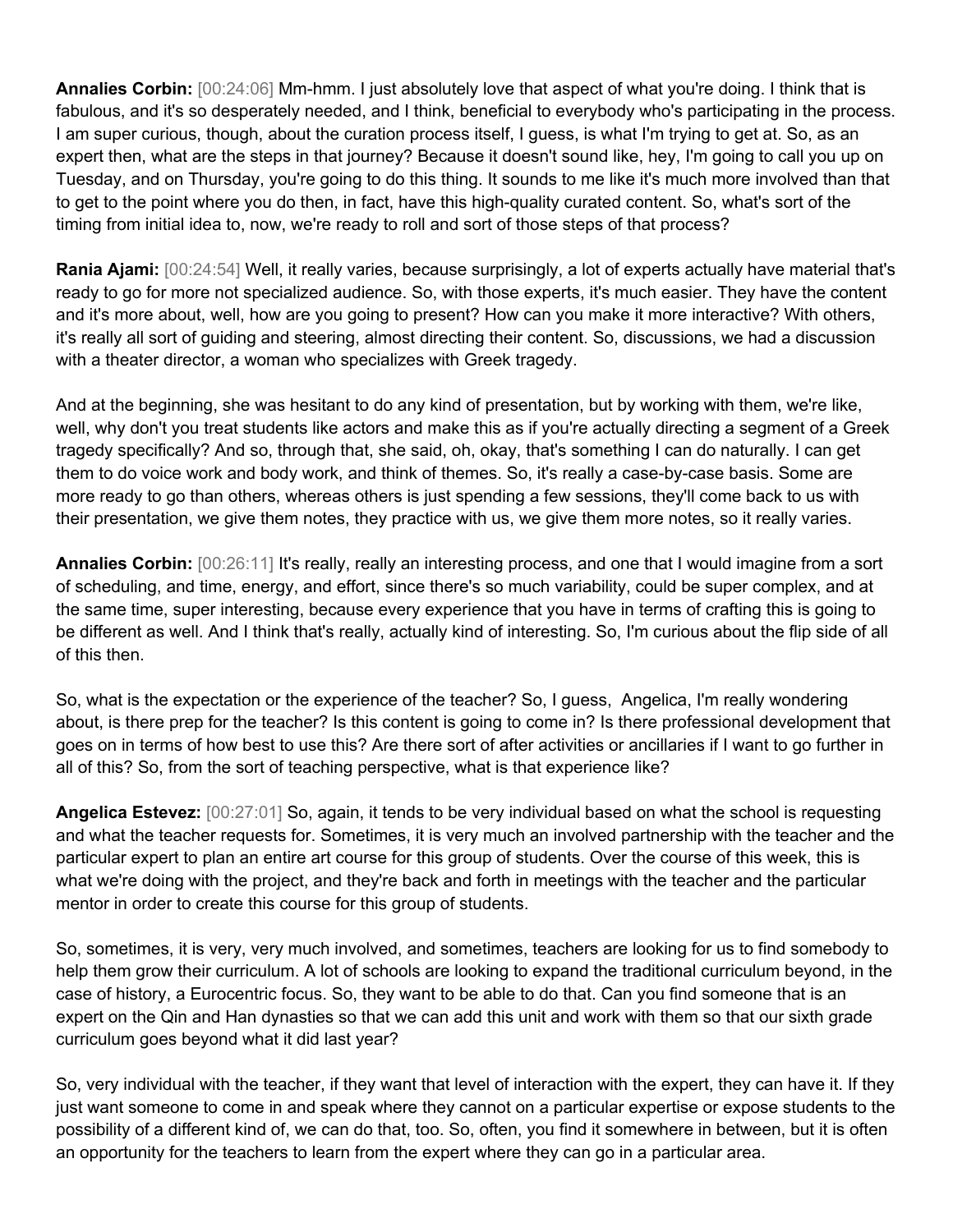**Annalies Corbin:** [00:28:34] Yeah, absolutely. And that's been my experience as well. You sort of get a wide range of assets and needs because some teachers are going to be super comfortable grabbing this. And, oh, my gosh, I can do so much with this, and others are like, okay, wait, what? That's not my pacing guide. How do I, and everything in between. So, that makes sense to me. So, I do want to, as we sort of think about wrapping up the conversation here, a couple of questions that I know that our listeners are thinking about.

And one of them is, how on earth is this thing funded? How does this work in terms of a school getting access to it? And because there's a lot of work on the front end, curating this content, that's a tremendous amount of time, effort, and energy, and depending on sort of what the production side of it is, so how does all of that work? How have you been able to do this? Is this a for-profit company that is then a fee-for-service for content back to schools or how does all of that work?

**Rania Ajami:** [00:29:30] So, for now, a lot of sweat equity.

**Annalies Corbin:** [00:29:36] Yeah, passion projects are always like that, right?

**Rania Ajami:** [00:29:38] Yeah, it is a for-profit company and something we do discuss a lot as a team is, how do we scale this? It's all great now, we're learning, it's a holistic growth, we're discovering what schools want, but with time, we do want to have a platform that we're not maybe so hands-on, but scalable, where you can, sort of as a school, not have to go through Angelica, me, and our other two colleagues, but, oh, I can go to the website, I can book, I know what I'm getting, the experts has their own profile, they have their own videos, so that is something we want to get to. But right now, we're in that phase of, let's just figure out, what are the needs?

Let's build our sort of library of experts, like let's just see what—because we are starting to see patterns and things that can be made into a more scalable model. And we haven't gone out for funding. A big lesson I learned with my previous company at Pip's Island was don't go out for funding unless you really need it, and that was very difficult. So, for now, we are very passionate about Mentor Ship. We love what we're doing. We are finding that schools are willing to pay for the engagement, which is great for us for now. So, until we reach that point where we absolutely want to build the tech piece, we're using this to really grow naturally than as we compose some way.

**Annalies Corbin:** [00:31:11] Yeah. No, that makes sense, because the reality is, and I just want to be sure that we're really clear, full transparency, schools do, in fact, have funds to purchase and buy content and curriculum all the time. And this falls well within, and depending on that kind of school and the space where you are, it's an opportunity, as a whole variety of funds, both federal and state funds, to bring programs like this into your school. It's very doable. So, that's wonderful. Thank you for that.

**Rania Ajami:** [00:31:39] Just one more piece. The content, because we haven't spoken much about it, the video, that's another revenue stream that we are looking to develop, because there is a hunger and a need for really good content. And like the curiosity streams, National Geographics, we feel we've cornered a more niche expert-led documentaries versus more high level. So, that's something, too, that we are very excited about.

**Annalies Corbin:** [00:32:03] Yeah, absolutely. That's wonderful. So, I want to sort of end the conversation, you made a reference to the potential for VR experiences and things, so my question is, what's next for Mentor Ship? What are you working on right now as part of this bigger ecosystem that just gets you both jazzed? What are you excited about?